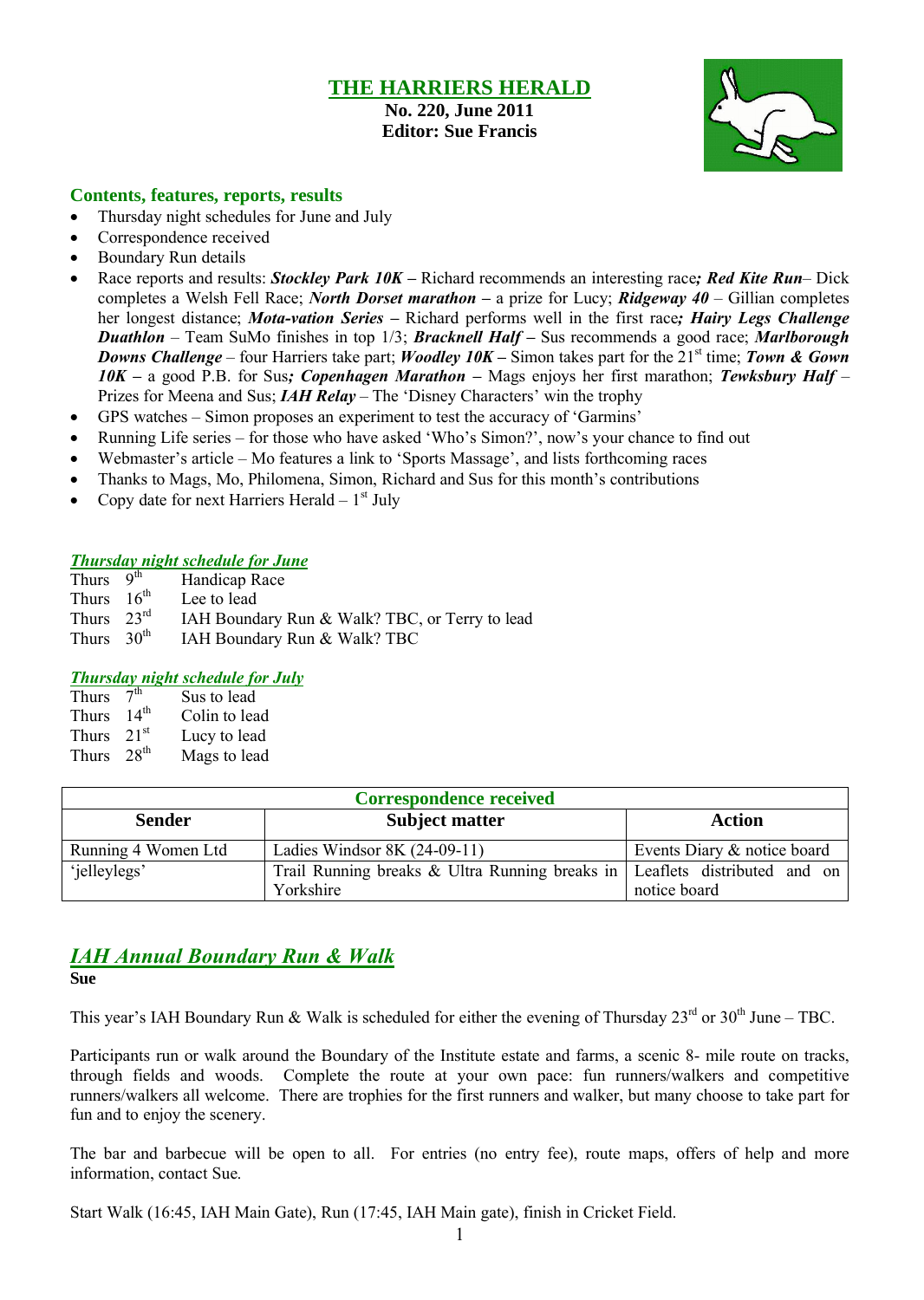# *Race Reports & Results*

## *Stockley Park 10K, 25th April* **Richard**

A new race to me but, as I was looking for a race over Easter and I knew Stockley Park from when it used to hold the Thames Valley Harriers Road relays, thought I would give it a go. The race is promoted by Purple Patch Runners and, although the field was a small 197, it was well organised.

Despite being almost adjacent to Heathrow, the course takes advantage of the adjacent golf course so that only the first and last Ks are actually on road. The rest of the course is very undulating on off-road trails and surprisingly hilly. With the weather being both warm and breezy I was quite pleased with my time, despite being pipped by the first Vet 60! I would recommend the race as being low-key but run on an interesting course, well organised and not too far afield to get to.

Time:  $42:40, 20^{th}$ Race winners: Men: Hassan Raidi, UA, 33:53; Women: Isobel Rea, West Four Harriers, 40:54 (10th overall) MV40: Laurence Miles, Maidenhead AC, 36:20; WV40: Karmen Pardoe, UA, 41:22 MV50: Bill Neely, Ranelagh Harriers, 39:13; WV50: Barbara Allen, Running4Women, 51:41

# *Red Kite Run, 30th April*

Dick took part in this tough  $11$ -mile fell race in Wales. He finished  $74<sup>th</sup>$ , from 130 finishers, in a time of 1:46:32. I came across these photos on the race website.



Running along 'The Dragon's Back' Finishing



# *North Dorset Village Marathon, 1 st May*

Lucy and Martin ran together finishing  $43^{\text{rd}}$  (3:23:05) and  $44^{\text{th}}$  (3:23:06) respectively, from 302 finishers. Lucy's performance earned her the prize for  $3^{rd}$  lady ( $1^{st}$  FV50).

# *Ridgeway 40, 7 th May*

Three Harriers took part in the Ridgeway 40-miler, from Overton Hill to Streatley. For Gillian, this was her first attempt at any distance further than 20 miles! Gillian says: "The first 2 hours were lovely and wet, which meant I got a few blisters (wet socks and trainers rubbing), but I kept going. I managed to run to 20 miles, and then my calf started niggling, so I walked until the top of Churn Road. I then jogged and ran the rest of way to Streatley. I finished in 11:25, with 30 minutes for lunch; I was very pleased with that". Martin and Lucy are regulars at this event. They finished together in 7:26.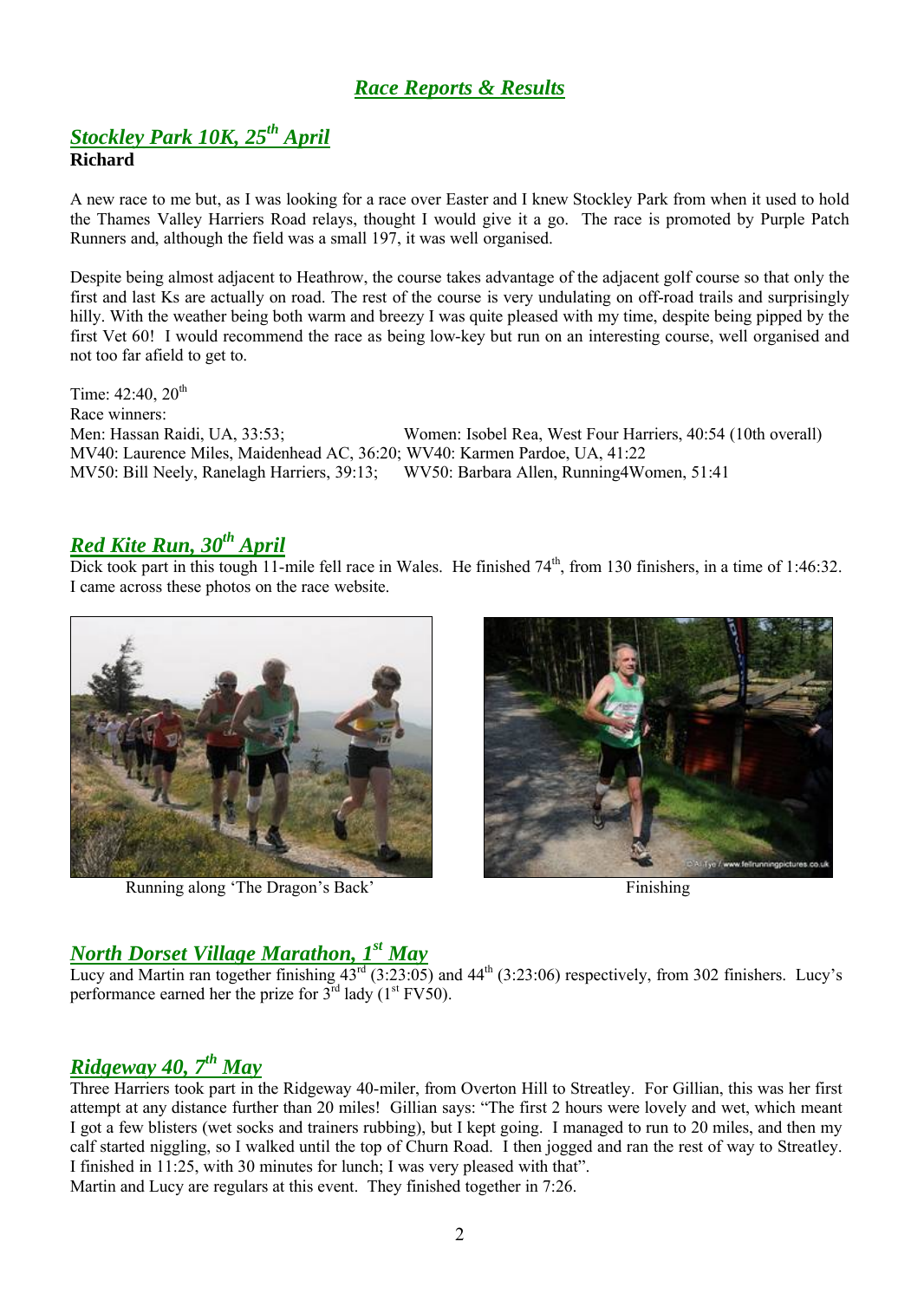# *Charlton-on Otmoor 4 Miles 168 yards, Mota-vation Series Race 1, 5 th May* **Richard**

This race is both the final race of the Oxford Grand Prix series and the first of the summer Mota-vation series, so has always had a high entry. As a result separate Men's and Ladies races take place, the Men's race starting some 15 minutes before the Ladies.

The course is run over a flat figure of 8, passing through the two small villages of Otmoor and Oddington. Being a short distance, the race is run fairly 'flat out' which I found quite hard as my speed work has been almost non existent the past few years, so I was pleased to beat my last years time by a few seconds. As usual in this race, there were some pretty impressive performances, especially amongst the Vets. Sophie Carter, who won the Ladies race, also seems to be an up and coming talent and one to watch locally.

Time:  $27:02, 96^{\text{th}}$ . Race winners: Men: Steve Naylor, Woodstock, 20:04; Women: Sophie Carter, Woodstock, 24:06 Male Veteran 40: Steve Male, Oxford AC, 21:31; Women Veteran 35: Jude Craft, Headington, 24:11 Male Veteran 50: Brian Green, Oxford AC, 23:40; Women Veteran 45: Nicola Gomm, Witney RR 25:54

Male Veteran 60: Roy Treadwell, Oxford AC, 24:28; Women Veteran 55: Kate Williamson, Eynsham 29:56

### *Bracknell Half Marathon, 8 th May* **Sus**

Maybe I am unaware but I do not recall any from the club have ever done this race, now in its  $27<sup>th</sup>$  birthday which is a shame. For half the price compared to the Reading half marathon you get a very well organized race run on mixture of footpaths, cycleway and closed roads, chip timed, free t-shirt and medal, goodie bag with energy drinks chocolate, shoe bag, flask, free access to physio treatment on site, free swim at the Coral Reef and this year free barbeque at the nearby forest! And on top of that in a beautiful setting of the South Hill Park. All right it does not attract the big runners (hence the price I presume) and it is not a PB course but it does boast of a Mr Bolt being the first man home!

| 1 <sup>st</sup> Man, Chris Bolt, Bracknell AC         | 1:14:29         |
|-------------------------------------------------------|-----------------|
| 1 <sup>st</sup> Lady Liz Hartney, Reading Roadrunners | 1:23:53         |
| $2nd$ Lady Sus                                        | $1.29 \cdot 01$ |
| 964 finishers                                         |                 |

### *Hairy Legs Challenge, 8 th May* **Sue**

The Hairy Legs Challenge is an annual Run-Bike-Run duathlon in Goring, which can be contested by individuals or teams. Mo and I competed again as 'Team SuMo': I did the two 5.5K run stages, while Mo did the 15-mile bike stage. As this was the  $10^{th}$  HLC, all entrants were posted their red  $10^{th}$  Anniversary event T-shirts in advance, and asked to wear them on race day to create a 'sea of red' competitors. A nice idea, but I was concerned I would have a job to spot Mo coming into the hand-over area amongst a load of other red T-shirts and black cycle helmets: he decided to wear a pair of garish lycra shorts to help me out!

The event was very enjoyable and generally very well organised. Due to a last-minute change of start time, which wasn't clearly announced, I found myself right at the back of the bunch and, having taken 10 seconds to cross the start line, I was trapped behind slower runners for the first 2K. The run route is along the quiet road from Goring, up the 'Hairy Legs Hill' to Upper Gatehampton Farm before a nice downhill woodland section leads to the bottom of a second big hill. Once at the top of this hill, there is a good downhill run-in back to the transition / finish area in Gatehampton Rec. Once the runners spread out and I got into my stride, I enjoyed catching the faster starters through the woods. Running down to the transition area, I couldn't spot Mo (despite his shorts) until he started waving his arms about! Once we'd swapped the timing chip from my ankle to Mo's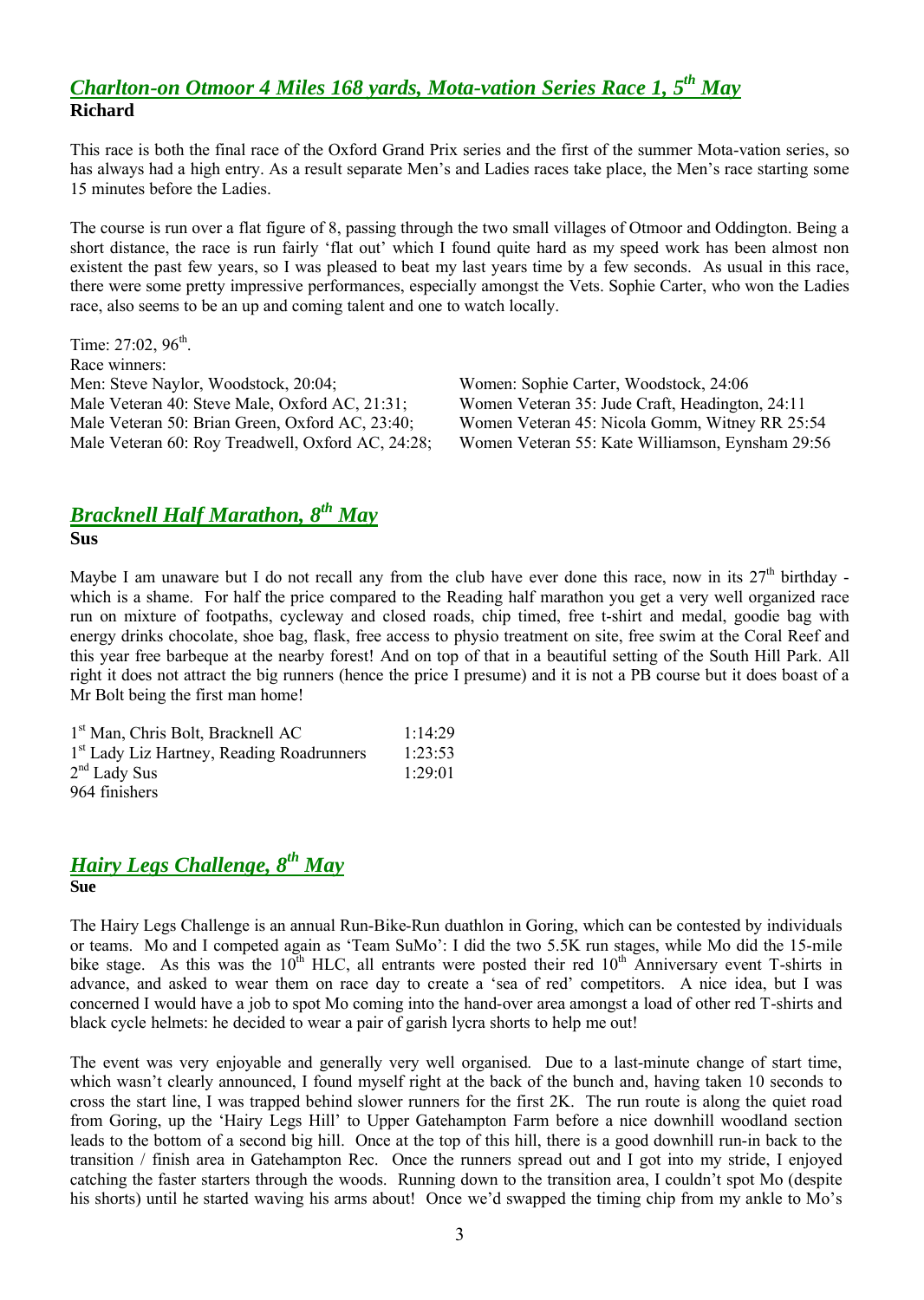he hopped onto his bike and set off at a great rate of knots on the nice flat road to start.

Although the tough terrain meant he couldn't keep this pace up all the way, the new bike (27 gears, good suspension, and good knobbly tyres) made for an enjoyable ride. The route was a mixture of off-road tracks and quiet roads, through Hartslock Wood to Whitchurch, on to Mapledurham, and back via Goring Health. Although he got fed up with people overtaking him uphill, Mo flew on the downhill sections. At one stage, he heard a big bang as the tyre on a lady competitor's bike completely exploded! Mo was relieved to finish without having any punctures or other mechanical problems.

I was pleased to see Mo finish with a big smile (not a big grimace). I set off on my second run, focussing on reeling in the runners immediately ahead, and counting them off. Since 2/3 of them were competing as individuals (and had thus spent the last hour cycling, instead of resting like me!) there was a steady stream of targets. I put in a sprint finish and caught my  $53<sup>rd</sup>$  target as I re-entered the Rec.

There were 280 finishers - 187 individuals and 93 teams. We were very pleased with our performance, since we finished in the top 1/3 of teams. Good performances also came from Compton resident Jess Franklin of Newbury A.C. (2:02:45,  $2^{\overline{nd}}$  individual lady), Peter L's mate Glynn Jones (the running member of the  $3^{\overline{rd}}$  team), and former Harrier Gill Harrison (2:19:47,  $3<sup>rd</sup>$  in the 'Ladies Old Crumblies' category). There was also a surprise spectator in the form of Pete H, who happened to be on a weekend cycle ride to tackle Streatley Hill.

| Name / team    | Overall | Place            | Place           | $1st$ run | Place in         | Bike    | Place in         | 2 <sup>nd</sup><br>run | Place in         |
|----------------|---------|------------------|-----------------|-----------|------------------|---------|------------------|------------------------|------------------|
|                | time    | overall          | 1n              |           | $1st$ run        |         | bike             |                        | $2nd$ run        |
|                |         |                  | class           |           |                  |         |                  |                        |                  |
| Chris & Ben    | 1:34:42 | 1 <sup>st</sup>  | 1 <sup>st</sup> | 24:16     | 20 <sup>th</sup> | 45:59   | 1 <sup>st</sup>  | 24:27                  | $12^{\text{th}}$ |
| Sumner         |         |                  | team            |           |                  |         |                  |                        |                  |
| Jon Darwent    | 1:37:57 | 2 <sup>nd</sup>  | 1 <sup>st</sup> | 21:44     | $4^{\text{th}}$  | 54:14   | $3^{\text{rd}}$  | 21:59                  | 2 <sup>nd</sup>  |
|                |         |                  | man             |           |                  |         |                  |                        |                  |
| <b>Bridget</b> | 2:00:03 | $67^{\text{th}}$ | 1 <sup>st</sup> | 27:49     | $86^{\text{th}}$ | 1:07:17 | 57 <sup>th</sup> | 29:57                  | 93 <sup>rd</sup> |
| Ostrehan       |         |                  | lady            |           |                  |         |                  |                        |                  |
| Team SuMo      | 2:04:57 | 92 <sup>nd</sup> | $31^{st}$       | 25:27     | 34 <sup>th</sup> | 1:14:25 | $194^{th}$       | 25:07                  | $18^{\text{th}}$ |
| (Sue $\&$ Mo)  |         |                  | team            |           |                  |         |                  |                        |                  |





Go Mo! Crazy-Legs Sue

# *Marlborough Downs Challenge, 14 th May*

Four Harriers took part in this multi-terrain 20-miler, in good conditions. Martin was  $12^{th}$  (2:27:54), Lucy  $21^{st}$  $(2:35:01, 1^{\text{st}}$  FV45), Terry  $23^{\text{rd}}$  (2:36:06) and Philomena  $42^{\text{nd}}$  (2:49:24). There were 118 finishers.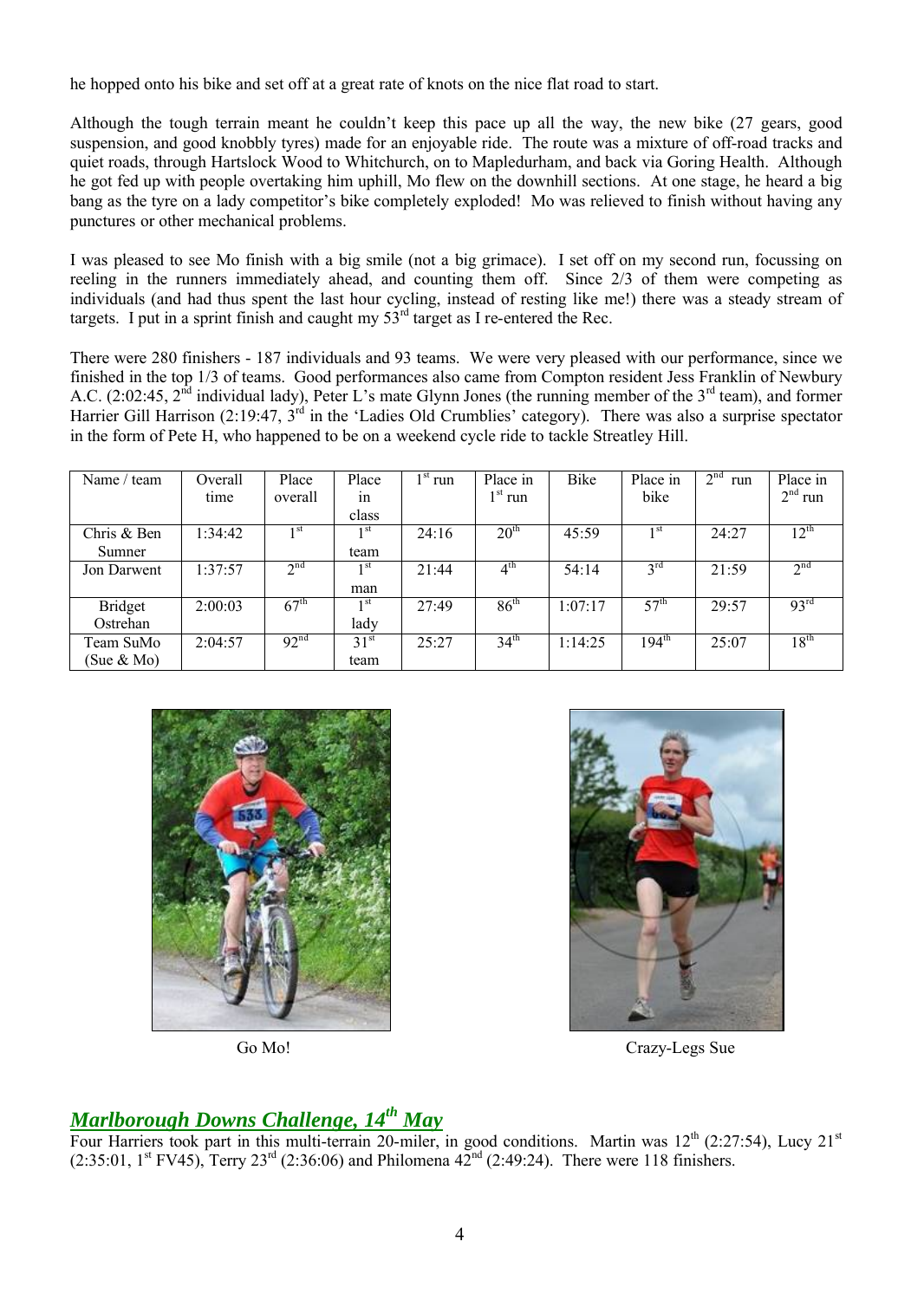# *Woodley 10K, 15th May* **Simon**

Another year, another Woodley…this was my 21<sup>st</sup> year at this event, so I won't bore you with all the minor details. Suffice to say it was as well-organised and well-marshalled as ever and is now so popular that the entries closed at the beginning of May.

Although not traffic-free, most of the race is on pavements and the traffic is stopped for main road crossings. The course was the same as used last year, which meant the previous bottle-neck of runners leaving Woodley's Memorial Recreation Ground was once again avoided and the start was very smooth. The rest of the 10K was, well, what can I say?, as enjoyable as the previous ones; the start, route, marshals, drinks stations and finish were impeccably organised and you would have to work hard to fault anything.

Joanna's sister Emma and I were intending to run together, but a last minute change of plan (she didn't feel up to trying for a PB) meant we 'did our own thing'. So off I pootled with the aim of clocking under 50 minutes for the first time in a long time. It was going fairly well, too, until about 7.5K when the up/down/up going under the A329(M) and the railway caught me out (again – yes I know I should be used to it by now!). I missed my target by a few seconds, finishing in 217<sup>th</sup> place in a time of 50:06, but injury-free and feeling good so all-in-all I was quite pleased. Emma finished in  $56:17$  – not a PB but a time with which she was happy.

Getting hold of the results this year was a bit of a pain – although they were available on the Sports Systems website on Sunday afternoon, my laptop locked up every time I tried to access them; I also found out that it wasn't possible to obtain a copy of the results without paying (grrrr) and I couldn't cut and paste the results either. Something that needs looking at by the organisers, I think. Anyway, first man home was Richard Kinnersley of Reading AC in 33:41 and first lady was Kay Walsha in 39:56. There were a total of 596 finishers, last of whom took 1:35:28. If you want any more race information I'm afraid I shall have to charge you…

As always, a very enjoyable race and I've already put my name down for next year.

# *Oxford Town and Gown 10k, 15th May* **Richard**

I've run this race several times in the past, although not for a few years. I've always found it very frustrating as it is a pancake flat course but, due to its many turns, I've never felt that I've produced the really fast time such a course should allow – I put that down in the past to the sharp corners and some rough pathways. Previous race routes also meant several laps within the Parks, which meant a lot of overtaking slower runners on the second and third laps.

The course this year was revised markedly from the previous one I had run, with one single, but very irregular loop, meaning there was no need for overtaking slower runners. Over 2,600 runners took part, with a lot of fun runners as the race is promoted by the Muscular Dystrophy campaign. I approached the race a bit cautiously as my left hamstring had been sore most of the week and my left calf had been cramping since the day before, so I took advantage of a free massage beforehand which seemed to help in that quarter.

The race is chip and pin, but unfortunately many slower runners did not adhere to the approximate finishing time signs, as a result of which I found myself hemmed in by a lot of slower runners at the start. I also quickly realised that I had a very tight chest, probably due to the spring pollen triggering my asthma. As a result I spent a rather uncomfortable race mainly trying to finish and was pretty disappointed with my time, well down on what I had expected, especially given my time at Stockley Park just three weeks earlier on a much tougher course.

At the finish I was met by Ann, who asked me if I had seen Sus in the race. I said I hadn't, not surprisingly as she finished well ahead of me, coming in 4<sup>th</sup> Lady and winning the Vet 45 ahead of the first Vet 35! I'm not sure if she was disappointed or not in just failing to beat 40 minutes(\*), but it was a very fine performance. Interestingly the results had initially placed a male as first female finisher! The Women's winner, once again, was Sophie Carter.

My Time:  $43:30$  ( $264^{\text{th}}$ ).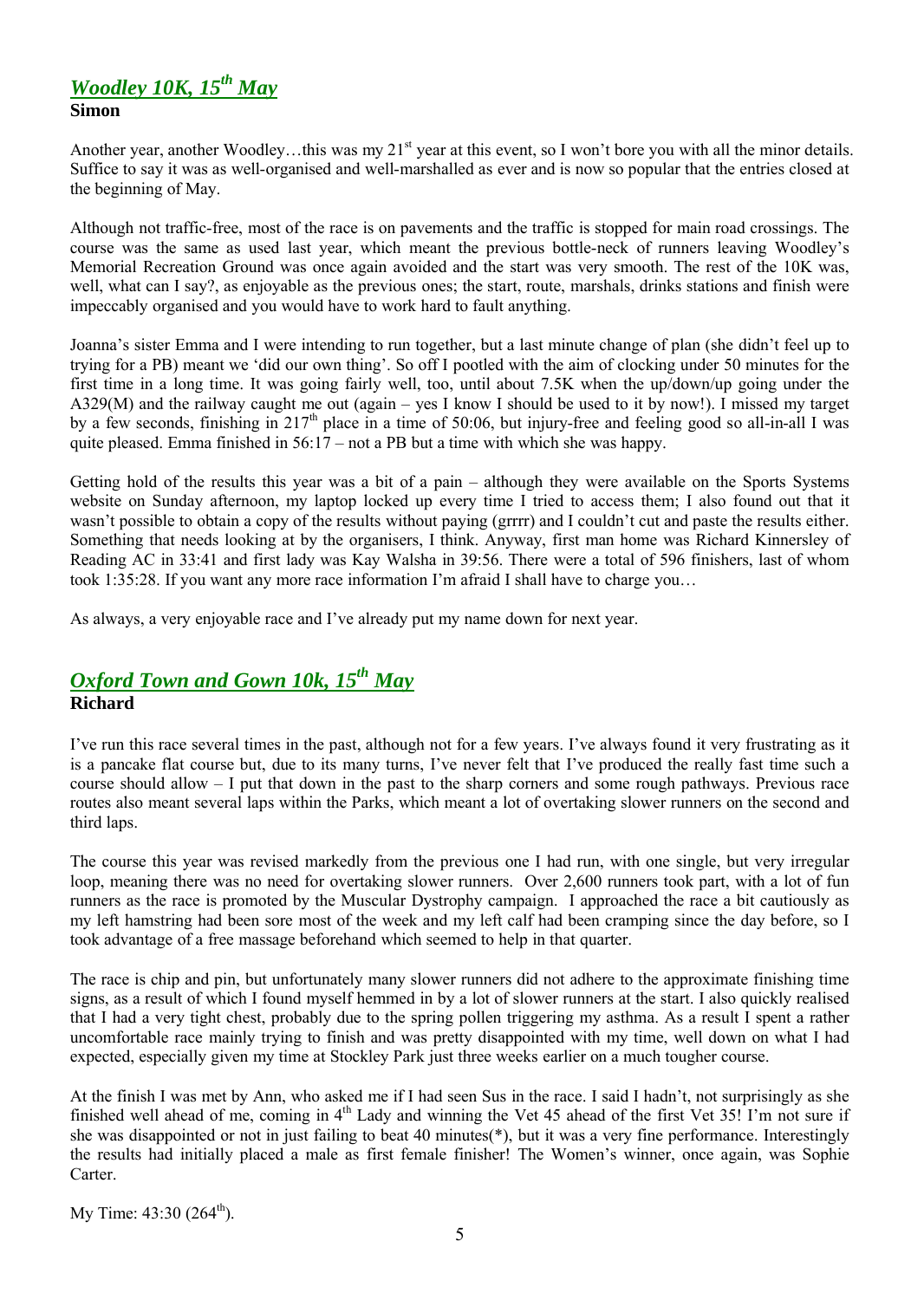Sus' Time:  $4^{th}$  Lady,  $110^{th}$  overall. 40:01. (P.B.) (\*) Chip time = 39:57

Race winners: Men: David Bruce, Oxford University 31:56; Women: Sophie Carter, Woodstock 36:54 MV40: Peter Haarer, Ranelagh 33:44; WV35: Sarah Rendell, Alchester 40:15 MV60: Roy Treadwell, Oxford AC 38:08; WV55: Janet Upcher, UA 45:52

MV50: Simon Dales, Oxford Tri 39:06; WV45: SUSANNE ENHARD, COMPTON 40:01

## *Copenhagen Marathon, 22nd May* **Mags**

The Copenhagen Marathon was very well organised and resulted in a very enjoyable day. Although it was my first marathon, and so I have no other to compare it with, I would recommend it to anyone who would like a pleasant flat marathon. You go past many lovely buildings and along the sea front. There were also plenty of drinks and fruit stops along the way. My only slight gripe is that two toilets aren't enough, especially at the first few drinks points. The men just used bushes but there just weren't enough of them for us women to hide behind!

The weather had been warm and sunny up to the marathon day and I was relieved to find the day cooler and cloudy. My only aim when I arrived at the starting line was to finish it before the 6 hour time limit. The race was run in a looping route so there were points we crossed twice. It was a little upsetting to find people running past on the way back to finish when the rest of us had such a long way still to go but, apart from that, it was lovely. The Danish people had come out in droves and were doing lots of cheering and flag waving, from balconies as well as the roadside. Bands played along the route, choirs sung, people danced. It made the time pass very pleasantly.

The fastest runners started coming in at 2:22 with the fastest woman at 2:45. How they manage this is alien to me! I forced myself to start slowly and so managed to keep running for far longer than I normally do. I didn't hit my normal mental block and was able to run on until my legs started to complain sometime after 20 miles. After this it was a fast walk and jog mix until the end. I almost burst into tears when I crossed that finish line at 5 hours and 11 minutes, smiling and thinking to myself "You did it, you just ran a marathon". I now have a medal and t-shirt to prove it! We only got wet once and, although the weather did get progressively windy and cooler, the real big storm didn't come until well after the event had finished. Will I do another? Hmm, let me think about that one!

# *Tewkesbury Half Marathon 22nd May*

#### **Philomena**

Sus and I did this race on a somewhat blustery day but fortunately the wind was behind us at least for the first half of the race. It is gently undulating and quite scenic along most of its length. However there is also quite a bit of running through the town towards the end which I found a bit tricky under foot because of having to run on and off the pavement and along shop fronts! On the whole it is very well organised, and even has one side of the road closed in busy sections which helped a lot otherwise there would have been a lot of congestion on the pavements with over 1000 runners taking part. The prize giving after the race was a rather low key affair. It was made on a very quiet megaphone from an open-top double-decker bus with the announcer facing away from the finish! This was a shame because hardly anyone seemed to know it was going on.

Fortunately we just about heard what sounded like Sus' name for second lady overall as we were walking back to the cars to get changed, so we came back. Nick Jones, who ran with us a few times last summer, was there and he did really well. Over all though, a nice friendly race good for anyone wanting to try out a half marathon race for the first time.

#### **Gun to Chip Times**

| Sus:                     | 1:28:50 $2nd$ lady overall      |
|--------------------------|---------------------------------|
| Nick Jones (Newbury AC): | 1:17:57 $5^{\text{th}}$ Overall |
| Meena:                   | 1:40:49 $1^{\text{st}}$ FV50    |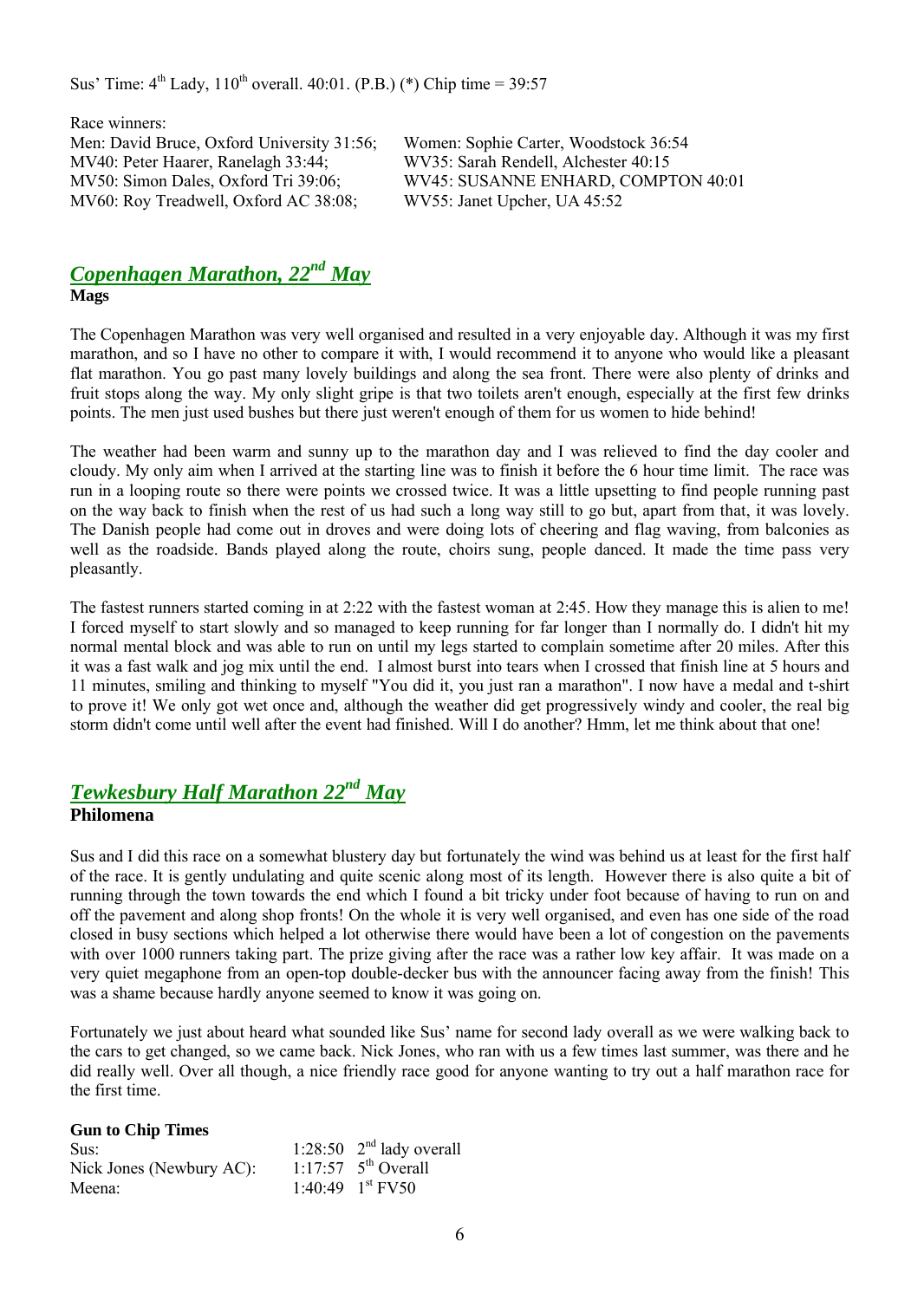# *IAH Annual Relay, 26th May*

#### **Sue**

After a wet afternoon for setting up, I was very pleased that the weather improved for the evening's race, and it was great to have nine teams taking part, which included a total of 14 Harriers. The handicapping system made for a good race. The 'Disney Characters' (Ryan, Stephen, Mags and Richard) took the lead on the first lap and stayed ahead to win the race. 'The Four Musketeers' (Pete H, Gareth, Lucy and Peter L) gradually worked their way up from 8<sup>th</sup> position to finish 2<sup>nd</sup>. There was a good battle for third spot, as 'The Only Pirbright Relay Team', 'The Hippos' and 'The Old Boys' finished within the space of 9 seconds. The Pirbright team clinched third place, while 'The Hippos' recorded the fastest actual time of the day.

The fastest laps of the evening were recorded by Ryan, Gareth Lloyd and John Marriot. The fastest three ladies were Sue, Lucy and Lidia Lasecka. Special congratulations to our two youngest ever relay competitors, Beth and Chloe Jones (aged 9 and 11) who did their family team proud. Full results can be viewed on our website.

Thanks to all those Harriers who helped out: Jan and Pete H for time-keeping; Kirsty and Sus for marshalling; Mo for setting up the results programme; and Dick for mowing and signing the course.

## *GPS watches – are they really that accurate?* **Simon**

Now here's something to get you thinking: Emma wore a Garmin Forerunner 305 GPS watch in the Woodley 10K and, when she downloaded the data after the run, the stats told her that the Woodley 10K course had 660 feet of ascent and 621 feet of descent in it.

Now, given that the start and finish is on the same (flat) playing field, there simply cannot have been a height difference of 39 feet between the two. Also, having run Woodley so many times before, I am quite sure that there is nowhere near that much ascent and descent in it; 660 feet in 10K would make the course, relatively, as hilly as the Compton 20 – and believe me it isn't!

So that got me thinking … what if the Garmin is wrong? Then it occurred to me on the way home that, being a wrist-worn GPS system, the Garmin may include the rise and fall of the arm during a run in the total ascent and descent – after all, it's only a GPS system so it would register the relative 'height' of the wrist during the time it was recording. The thing is, if that's true then it would surely mean that any data calculated in part using ascent or descent (e.g. speed, average, possibly even distance) wouldn't be correct, would it? And that, to me – although I was quite interested by all the data which Emma downloaded – means it'd all be a bit meaningless because if you can't rely on the information given there's not much point in paying a hundred and twenty odd quid for an inaccurate gadget, is there?

I did suggest to Emma that she starts the Garmin, lifts it up and down in a doorway ten times and then stops the watch and uploads the data. If my theory is correct, the movement would replicate an arm rising and falling during a run and the watch would record a total ascent and descent of around 60 feet, even though it hadn't actually gone anywhere. I don't think Emma wants to discover her beloved gadget has a flaw, though – so if any Harriers have got a Garmin GPS watch and want to test my theory, can you let me know what the result is please, 'cos I'd be really interested. Thanks, Simon.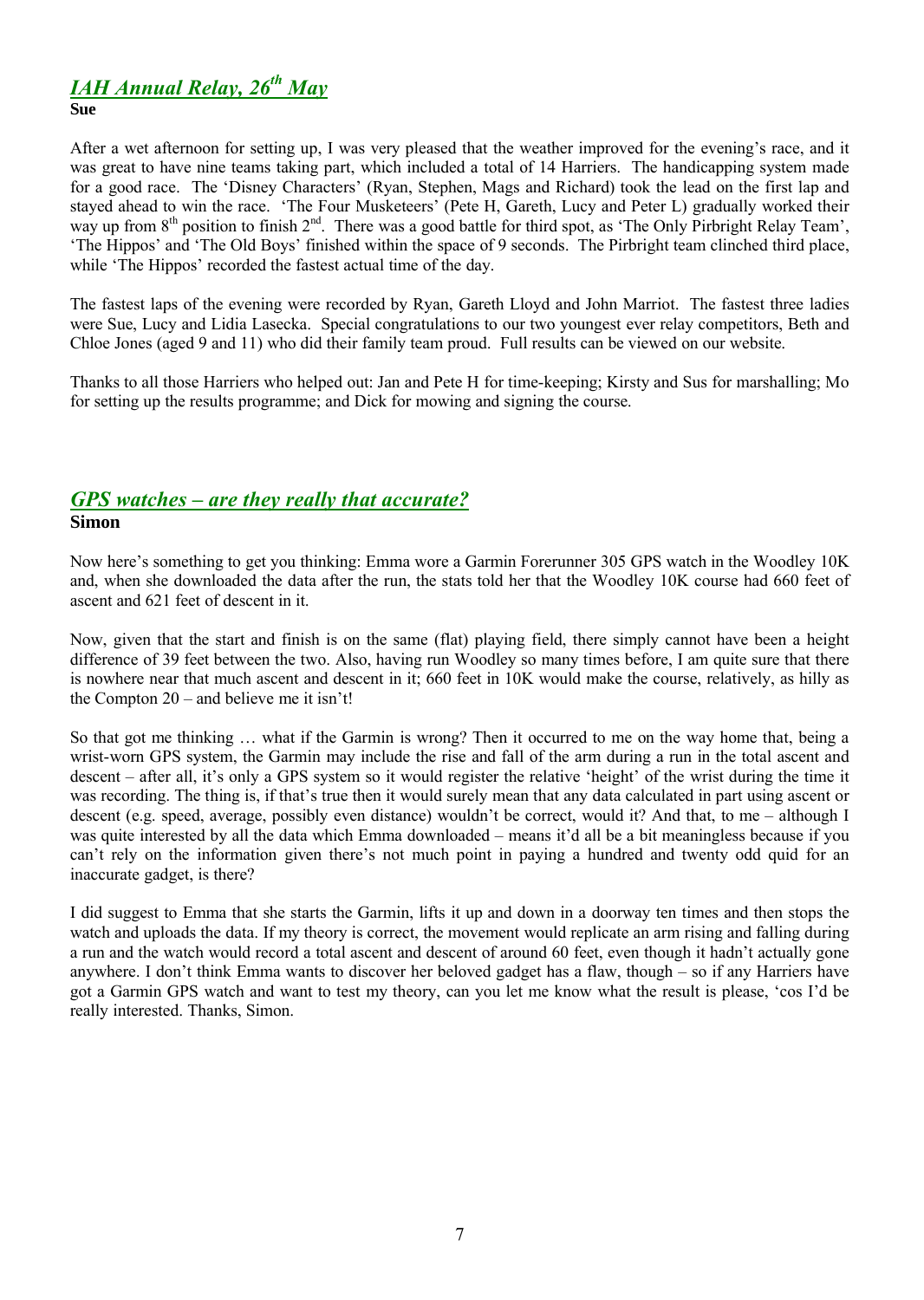### *Running Life Series no. 5* **The Runner In Front Smokes Superkings…**

…or 'My Running Life', by Simon Bolton

Note: Most of this 'Running Life' article first appeared in the Harriers Herald back in December 1999; any Compton Harrier who was a member back then is therefore excused from having to read it again. Then again I have updated a few bits and added a couple of new paragraphs, so if you really have nothing better to do ...

Your first run. It's one of those things that you remember forever, like your first kiss, the first time you drive a car, the first time you have an orgasm in company (1). You know what I mean. I remember mine vividly (2).

The first time I ran was at an inter-house sports day in my third year at the Thomas Peacocke & Sons Correctional Home and Secondary Modern Sanatorium in Rye, East Sussex, in June 1974. By an incredible coincidence, this was where I also went to school. I was 'volunteered' for the 200m and having drawn (or been stuck in) the outside lane, ran as best I could to finish third out of eight, then retired gracefully to the changing rooms assuming that my running days were over. However, I was fingered by the Fickle Finger of Fate thirty-five minutes later when some b\*st\*rd found me and told me I was running in the 400m too. Once again I got the outside lane and, having little or no regard either for my personal safety or the rule of diminishing returns, I assumed that I would only have to do what I did in the previous race and double it. So I did.

Four hundred metres is a bloody long way. Legend has it that I was going so fast that I was five seconds inside the school record at the halfway mark. It didn't last. By the time I started down the home straight somebody had moved the finish line and I still had two hundred metres to go. First my team-mate overtook me, then someone else went past. Once again I held on to finish third and decided to retire from athletics while the going was good – and before I was asked to 'help out' in the 4x400 relay team.

My retirement lasted several years and the remainder of my time at Thos. Peacoocke's was spent on more physical pursuits such as hockey, threatening younger pupils and drinking. I got quite good at some of them. I even rose to the dizzy heights of Captain of the School Hockey Team and was top scorer in one season. But cross-country running? Forget it. They used to be exercises in survival, especially when the more, er, academically challenged in the school joined in; they used to throw other participants in the local river. And that was if they liked you. But I digress.

After I left school in 1979 I worked for a year in the kitchens of a local hospital. This, in retrospect, was a very safe place to hide as shift work and long hours meant it was always either too early or too late to go running depending on what shift you were on and, as you only got one weekend in three off, I was fairly well sheltered from entering races as most of them took place on Sundays. Rather foolishly, and believing I was safe after a year, I left the hospital and joined the Civil Service in June 1980. And that, as they say, is when things started to go wrong…

I got in with the wrong crowd, guv. The Civil Service Running Club. They were a bit like drug dealers; they won your confidence, treated you like a mate and then, just when you least expected it, dropped you right in it. I'd taken to socialising with a few of the club members because they were good company and we had a few things in common like music and snooker. I even went to the Sunday Times National Fun Run (anybody remember them?) in Hyde Park in 1982 – well, it was a day out and it was only  $2\frac{1}{2}$  miles. Ten of us went up by mini-bus for the event and one of the guys smoked a pack of 20 Benson & Hedges before we got to London – I found out later that he only ever smoked on the morning of a race and with best times of around 60 minutes for 10 miles and 80 minutes for a half marathon I figured out that running and smoking weren't mutually exclusive after all.

I actually quite enjoyed the National Fun Run (3). I even did a local 2 mile fun run the following March, which took me just over 17 minutes. Then, in April 1983, they got me. Right in the middle of a particularly strenuous session (4) one Friday lunchtime one of the club members asked me why I didn't go running with them at lunchtimes. "Oh," I replied in a matter-offact way, "I go out in the evenings when I get home. I prefer running then." "So when's your next race then?" he asked. "Er … Dover 10 mile Fun Run," I said. I only said this because a) I'd seen it advertised and b) as it used to be held on a Wednesday at 7pm I figured it was too far to go for a run after work in the middle of the week.

"Oh, I'm doing that one too," he replied. "So I'll see you there." "OK," I said (5). And that, as they say, was that. I had to start training, and fairly sharpish too as I only had five weeks before the run. I went home, found some running shoes and did  $2\frac{1}{2}$ miles in 25 minutes. I went out and did the same thing every night for the following week, until someone asked me what rest

-------------------------------------------------------------------------------------------------------------------------------------------------------

Notes:

(2) And my first run.

(4) Several pints.

<sup>(1)</sup> Not necessarily in that order.

<sup>(3)</sup> I didn't die and I wasn't last. These have been my primary criteria for enjoying running ever since.

<sup>(5)</sup> I actually thought "Buggerbuggerbuggerbuggerwaddyahavetosaythatforyouwazzock." It just came out as "OK".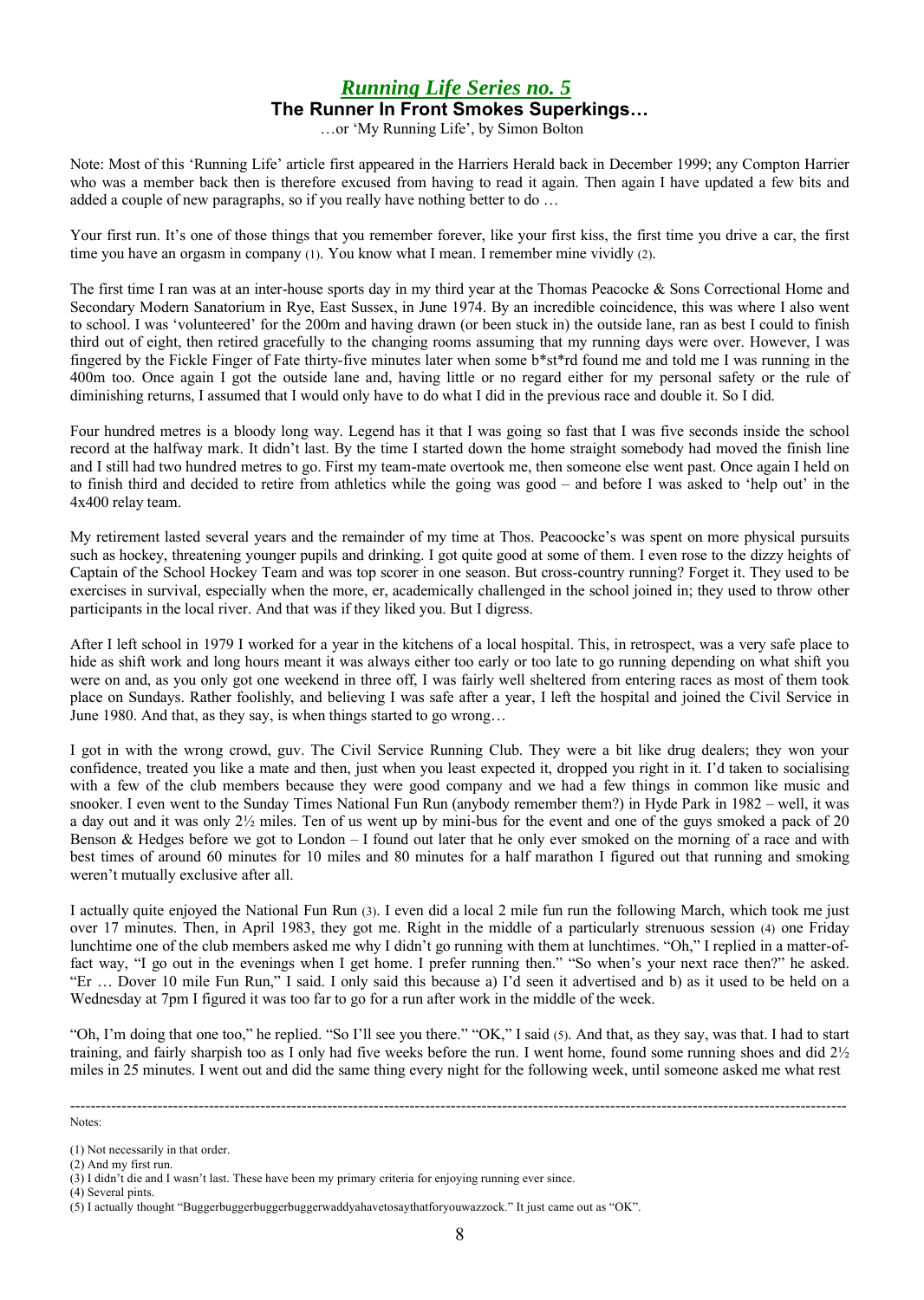days I had when I was running. I said I didn't (because I thought runners didn't have rest days) and was told I should because my body needed time to recover every now and then. So I started to have rest days (6).

And so, on  $13<sup>th</sup>$  July 1983. I lined up on the seafront in Dover for the start of my first 10 mile race. A flat first mile, a 400-foot climb in the second mile, and hang on for the final eight to finish in 1 hour 16 minutes. I learnt later that it was probably a short course so I wasn't going as fast as I thought I was, but by then it was too late; I had a medal and wanted another one. Three months later I went over to Paris to run the International 20K, which I finished in 1:41:22; I had been planning to run the lot with a friend of mine who went over to run it as well, but he got caught very short indeed at the halfway mark and ended up begging a 1F coin off a spectator so he could use one of the loos on the route. Ah, happy days…

After that there was no stopping me. I'd done a 10-miler and a 20K, so I figured the next thing was a marathon. And London it was. I entered but got rejected in the ballot but then a friend of a friend said he couldn't do it and offered me his number so I actually ran as a 50-year-old. I looked like one at the finish too. My first marathon took 3:47:15 and I could hardly walk for three days afterwards (7). But I did it.

And that, basically, was how I started running. After I'd 'done' London I started what became my usual training pattern of doing nothing until about six weeks before a race, then train for it, run it and assume semi-retirement again until about six weeks before the next one. I wasn't particularly good (8) and this was reinforced by friends of mine like Alan McCleave – East Sussex Open Table Tennis champion and guitar wizard, who ran the Dover 10 miler one year in under 70 minutes after only two weeks training – and Iain Cudmore – East Sussex Under-25 Snooker champion who ran sub-1:25 in the Hastings Half Marathon after deciding to enter on the day.

Then, in 1990, something happened. I still to this day don't know why it attracted my attention, but I saw the South Downs Way 80 advertised in one of those running mags (I only bought them for the cookery tips). "Why not?" I thought. "I've done one marathon so I can do three." I needed a sub-3:30 qualifying marathon so I entered the St Albans marathon, clocked 3:23 on what turned out to be a very hilly course and entered the 1991 SDW. I made a vague attempt at training for it (I didn't have a clue how to go about it) and, as things turned out, I made the first 64 $\frac{1}{2}$  miles to Itford Farm before I dropped out with serious blisters and I swore I would never do it again.

Three days later I was waiting for the following year's entry form, having worked out where I went wrong and what I needed to do to get to the finish. I actually recorded my first SDW finish in 1992 when I did it with a friend of mine and, despite getting lost going over the Long Man of Wilmington after 70-odd miles, we finished in 24 hours 19 minutes and 24 seconds. I finished the SDW four times in all, out of seven starts, and got my time down to a few minutes under 18 hours; the only thing that stopped me trying for an eighth time was Harry Townsend pulling the plug on the event after 1997.

My complete lack of any proper or co-ordinated training or stretching regime finally caught up with me in late 2007, when I started to suffer from repeatedly tearing calf muscles. It took a couple of years and a few visits to an osteopath to sort out, but basically because I'd never really stretched properly after a run, the small tears in the calf muscles caused by doing daft things like the High Peak 40, the Abingdon Marathon and the Seven Sisters Marathon one after the other within five weeks, or the Marlborough 33 mile trail race one day and a 10K the following day, never had a chance to heal. So when I had some 'time off' from running the tears scarred up, which was fine until I started running again; then they tore apart and boy did I know about it! I now stretch three times a day and, although I can get round a 20-miler, I'm just not as fast as I used to be.

I'm hoping to get up to Buxton again this year for what will most probably be one last crack at the High Peak 40 because I do miss it – I started every one from 1992 until 2007 (15 starts, 11 finishes) and these days I feel a bit like Christopher Walken in the Russian Roulette scene in The Deerhunter. "Just one more. Just one more…"

To date, over the years, I've completed the marathon distance 94 times, although I've actually done more ultra-marathons than marathons. I think it's the challenge of the distance rather than the race against the clock which attracts me; it doesn't really matter if it takes 7, 8 or 9 hours to complete a 40-miler, it's finishing that counts (9). And let's be honest – running offroad is far more interesting than pounding tarmac, and you get to meet nicer people too! I did have a couple of trips to hospital after the SDW (my 'record' is losing 18lbs in weight during the run) and yes it's a bit scary when it happens but it's surprising how quickly you get over it and start planning the next one.

In terms of high points and low points over the years, I have to say that there have been so many I'm not sure I could really pick just one instance of each. Obviously finishing my first marathon was one of the high points (isn't it for everybody?), as

Notes:

-------------------------------------------------------------------------------------------------------------------------------------------------------

overdo it.

(7) Some things never change.

(8) See (7).

<sup>(6)</sup> I have, over the years, developed my own training pattern of having more rest days than running days on the basis that, if rest is good for you, you can't

<sup>(9)</sup> Preferably in one piece.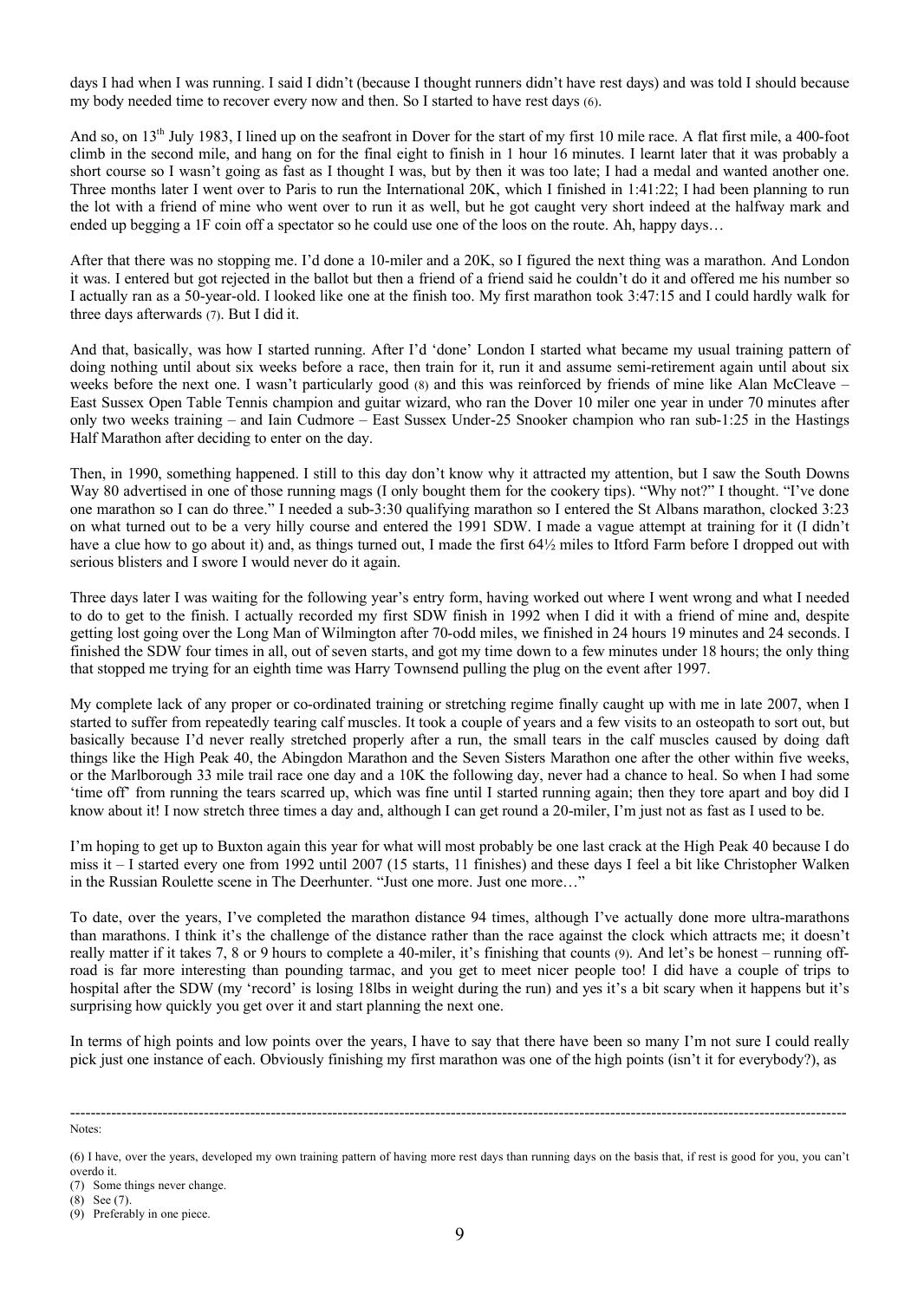was finishing the South Downs Way (every time) and being part of the Compton Harriers team which won the men's team prize at both the Compton 40 and the High Peak 40 in 1998 (10). Actually, finishing an ultra is pretty much a high point every time. Of the low points, apart from the usual disappointment associated with dropping out of any race/throwing up for 24 hours after a race/spending the night in hospital on a drip and so on, I think my biggest disappointment was pulling out of the Trailwalker 100K event at Ditchling Beacon in 1998; as a team event I felt as though I'd let the rest of the team down by dropping out, although I knew I was doing the right thing by not holding them up any more than I had. It still grates to this day.

One regret I do have happened whilst on honeymoon in Canada in 1993. Three days after we arrived in Vancouver, I went for a run on the sea-wall around Stanley Park. Apparently it is exactly 10K around the park and so with running from the hotel and back it was closer to 15K for me. Off I trolled at 7.30am, got to the sea-wall and went all the way round, taking in the sights as I went. As I got back to the point where I started I ran under a banner which hadn't been there 50 minutes earlier. I slowed and looked back to read it. "Stanley Park 10K Finish" it said. Oh well, maybe next time…

Those Harriers who know me also know my 'party trick' of recalling not just my own but other Compton Harriers' finishing times in races. This is in part down to my love of all things statistical (11) although I also seem to have a knack of remembering times, averages and finishing positions – even running numbers from every event. Just after I started to get serious with running – that is, training when I hadn't entered an event  $-$  I went back through my collection of running 'memorabilia' (12) and started keeping a record of races I'd done, together with my time, average, finish position, number of runners and so on. Once I'd got everything up to date it wasn't too difficult to keep going. I'm now up to volume seven in running folders and to date I have competed in 192 races covering 3503.9 miles in 602 hours 06 minutes and 59 seconds … at an overall average of 10 minutes 18.63 seconds per mile. And I can probably tell you what shoes I wore too. Actually, by the time you read this I will have done my  $21<sup>st</sup>$  consecutive Woodley 10K, so that makes...

I have to say that probably the best decision I ever made with my running was to join Compton Harriers back in 199something – funnily enough, it's one of the few dates I don't remember with any great accuracy. I'd always been a dedicated unattached runner – the number of loonies I'd met who were members of running clubs was enough to put me off joining one – but I was persuaded to think about joining after I bombed out the SDW and I didn't know where I'd gone wrong. I'd seen Dick at several races previously (13) and finally plucked up the courage to talk to him (well, he was faster than me and I didn't think the better runners had time for people like me), found he was sort of normal and went along to a Thursday evening run a couple of weeks later. The rest, as they say, is history…

Finally, I'd just like to echo what Susanne wrote about her sporting inspiration in her 'Running Life' article last month. For me, though, it's not just Sue and Dick; it's Compton Harriers as a club. Ever since I went along for my first run with the club all those years ago I've felt as if I'm part of the Compton Harriers 'family'; there have been good times and bad times, happy times and sad times; there have been arguments and disagreements; there have been marriages, divorces and births (14). But whatever has happened, the Harriers are always there to offer help, support and encouragement to each other when it's needed. I can honestly say I am proud to call myself a member of the Compton Harriers – I really cannot think of a better group of people.

After all, how many other people do you know who would take part in a relay race carrying an assortment of vegetables?

#### Simon

Oh, and in case any of you are wondering about the title of this piece: back in 1997 I did the London Marathon for a second time. On the way round I overtook so many runners wearing bright yellow running vests with 'The Runner In Front Drinks Isostar' printed on the back that I thought it'd be a bit of a giggle to have 'The Runner In Front Smokes Superkings' printed on mine. The vest got more recognition than I did; runners in numerous events would greet me with 'I saw you at [insert name of race]' – someone even said he'd seen me at one race which I didn't do! Sadly I had to 'retire' my vest a few years ago when I ran out of material to which I could pin running numbers, but I still have it…

-------------------------------------------------------------------------------------------------------------------------------------------------------

Notes:

<sup>(10)</sup> OK, so I wasn't actually a scoring member of either team, but I was in the team and I could have been if the others hadn't run so fast. The thing is, I've got a team trophy. As they say in Crete, 'tis a small thing but Minoan.

<sup>(11)</sup> Like Nicole Kidman.

<sup>(12)</sup> One person's memorabilia is another person's cr\*p.

<sup>(13)</sup> Oh please, don't lower the tone any more than I have done already.

<sup>(14)</sup> Mine, mainly.